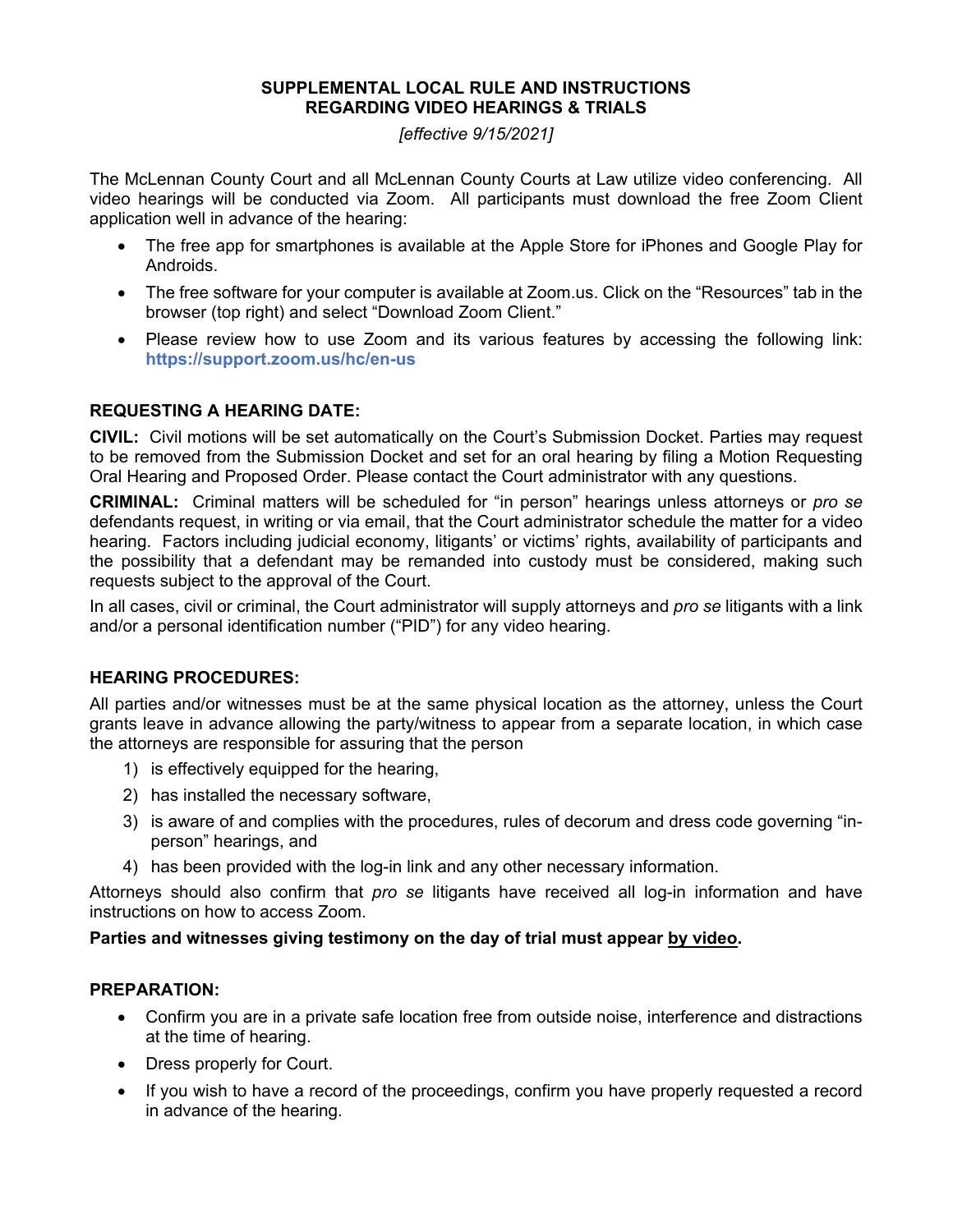- On the day of the hearing, click the "Join with Zoom" link at least 5-10 minutes before your hearing to test your system, (speakers and microphone), and to ensure that everything is in working order.
- Ensure the you have identified yourself in Zoom in a manner which allows the host to recognize you, (e.g. "My iPhone" is insufficient).

# **RECORDING STRICTLY PROHIBITED:**

The official Court Reporter's record is the only official record of the proceedings. The recording of any court proceeding by anyone other than the official Court Reporter is **strictly prohibited by law.** Under penalty of contempt of Court, no person, whether a member of the public simply viewing the proceedings by live streaming or a participant in the proceedings, may record the proceedings conducted by video conferencing.

# **WHAT TO EXPECT:**

You may be placed in a "Waiting Room" or "Breakout Room" until your case is called. DO NOT LEAVE the room unless instructed by the Court. If it is necessary during the proceedings for the parties to seek a recess, break or confer, the parties may be placed in a "Breakout" room in Zoom upon request or at the Court's discretion.

# **1. Breakout Room (Joining/Leaving):**

These rooms are used by the Court so that parties may confer prior to the hearing and, if expressly authorized by the Court, during a video proceeding. DO NOT leave the breakout room unless instructed by the Court.

- Joining
	- o When prompted by the Court click "join"; or
	- $\circ$  On your computer, at the bottom of the screen, select "breakout room," then "join breakout room"; or
	- o On your Smartphone/Tablet, at the top left of the screen, select "breakout room," then "join breakout room."
	- $\circ$  On your telephone, when prompted by the audio press the pound button (#)
- Leaving
	- $\circ$  On your computer, at the bottom of the screen, select "leave," then "leave breakout room"; or
	- $\circ$  On your smartphone/tablet, at the top right of the screen, select "leave," then "return to main session."
	- $\circ$  On your telephone, hang-up the phone and then redial into the hearing by dialing the original number you received and re-enter the 10-digit meeting ID.

### **2. Live Stream**

You will not be able to observe the proceedings while you are in the Zoom "Waiting" or "Breakout" Rooms; however, you will be able to monitor the live proceedings via YouTube in most cases. Video hearings conducted by the Court from the public courtroom may be reproduced via YouTube or other live streaming service, at the Judge's discretion. Video hearings conducted from a location other than the courtroom will be reproduced by live streaming.

### **3. Request for Record**

A request for the hearing to be held on the record must be emailed to the official court reporter at least 24 hours prior to the hearing.